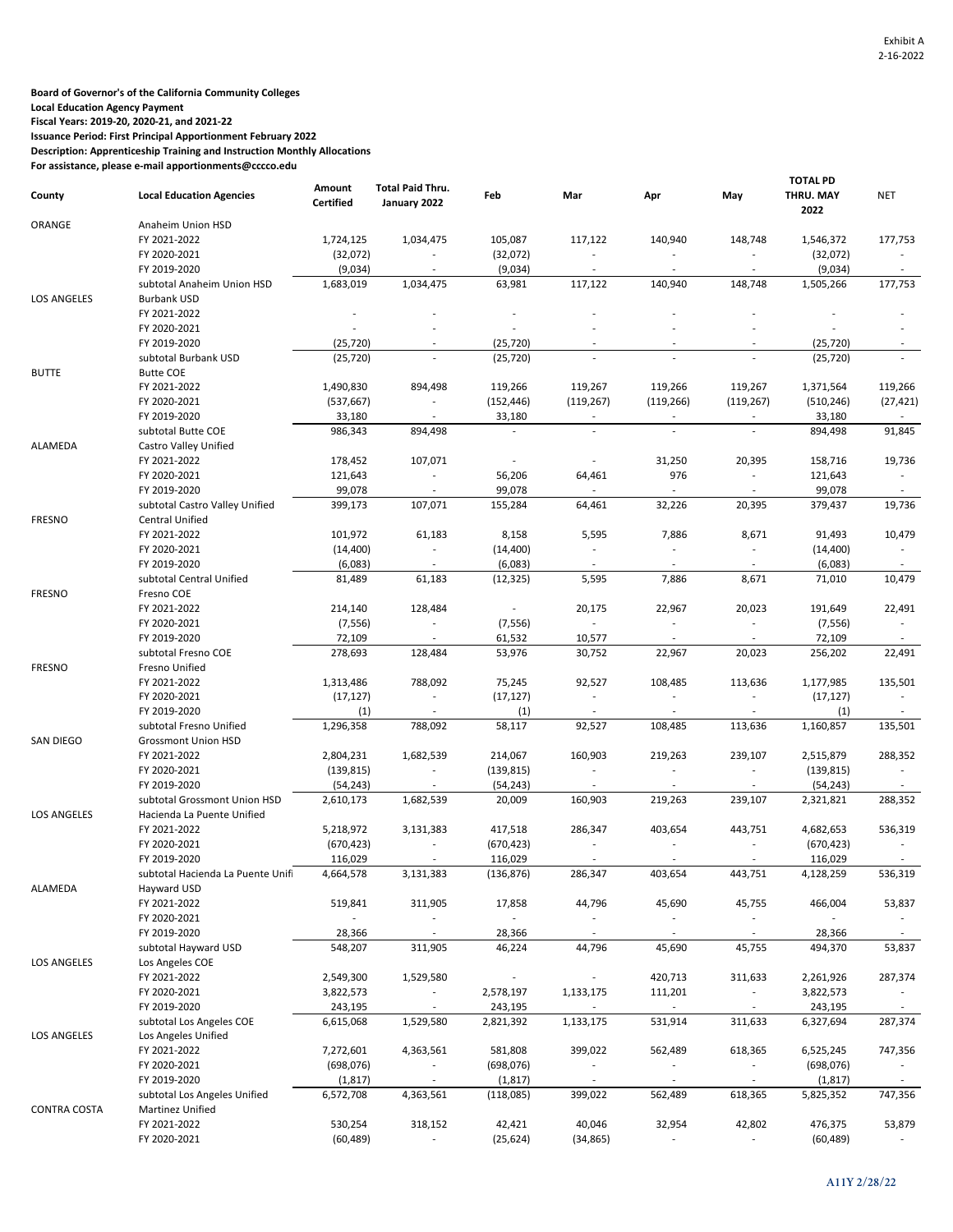| County                                                                                               | <b>Local Education Agencies</b>                     | Amount<br><b>Certified</b> | Total Paid Thru.<br>January 2022      | Feb                                   | Mar                                 | Apr                                 | May                                 | <b>TOTAL PD</b><br>THRU. MAY | <b>NET</b>          |
|------------------------------------------------------------------------------------------------------|-----------------------------------------------------|----------------------------|---------------------------------------|---------------------------------------|-------------------------------------|-------------------------------------|-------------------------------------|------------------------------|---------------------|
|                                                                                                      | FY 2019-2020                                        |                            | $\sim$                                |                                       | $\sim$                              | $\sim$                              |                                     | 2022<br>(16, 797)            |                     |
|                                                                                                      | subtotal Martinez Unified                           | (16, 797)<br>452,968       | 318,152                               | (16, 797)<br>$\overline{\phantom{a}}$ | 5,181                               | 32,954                              | $\sim$<br>42,802                    | 399,089                      | $\sim$<br>53,879    |
| <b>NAPA</b><br>SONOMA<br>ALAMEDA<br>SACRAMENTO<br>SACRAMENTO<br><b>SAN BERNARDINO</b><br>SAN JOAQUIN | Napa Valley Unified                                 |                            |                                       |                                       |                                     |                                     |                                     |                              |                     |
|                                                                                                      | FY 2021-2022                                        | 115,091                    | 69,055                                | $\overline{\phantom{a}}$              | 3,485                               | 17,756                              | 12,296                              | 102,592                      | 12,499              |
|                                                                                                      | FY 2020-2021                                        | 100,276                    | $\sim$                                | 71,170                                | 29,106                              | $\blacksquare$                      | $\sim$                              | 100,276                      | $\sim$              |
|                                                                                                      | FY 2019-2020                                        | 3,464                      | $\sim$                                | 3,464                                 | $\overline{\phantom{a}}$            | $\sim$                              | $\sim$                              | 3,464                        | $\sim$              |
|                                                                                                      | subtotal Napa Valley Unified                        | 218,831                    | 69,055                                | 74,634                                | 32,591                              | 17,756                              | 12,296                              | 206,332                      | 12,499              |
|                                                                                                      | Petaluma Joint UHSD                                 |                            |                                       |                                       |                                     |                                     |                                     |                              |                     |
|                                                                                                      | FY 2021-2022                                        | 487,445                    | 292,467                               | 38,996                                | 38,995                              | 38,996                              | 38,995                              | 448,449                      | 38,996              |
|                                                                                                      | FY 2020-2021                                        | (390, 516)                 | $\sim$                                |                                       | $\sim$                              | $\sim$                              |                                     | ÷.                           | (390, 516)          |
|                                                                                                      | FY 2019-2020                                        | (177, 105)                 | $\sim$                                | (38,996)                              | (38, 995)                           | (38,996)                            | (38, 995)                           | (155, 982)                   | (21, 123)           |
|                                                                                                      | subtotal Petaluma Joint UHSD                        | (80, 176)                  | 292,467                               | $\sim$                                | $\sim$                              |                                     |                                     | 292,467                      | (372, 643)          |
|                                                                                                      | Pleasanton Unified                                  |                            |                                       |                                       |                                     |                                     |                                     |                              |                     |
|                                                                                                      | FY 2021-2022<br>FY 2020-2021                        | 3,297,167<br>(213, 505)    | 1,978,300<br>$\overline{\phantom{a}}$ | 263,774<br>(213, 505)                 | 180,904<br>$\overline{\phantom{a}}$ | 255,014<br>$\overline{\phantom{a}}$ | 280,348<br>$\overline{\phantom{a}}$ | 2,958,340<br>(213, 505)      | 338,827<br>$\sim$   |
|                                                                                                      | FY 2019-2020                                        | (93, 269)                  |                                       | (93, 269)                             | $\sim$                              | $\sim$                              | $\sim$                              | (93, 269)                    |                     |
|                                                                                                      | subtotal Pleasanton Unified                         | 2,990,393                  | 1,978,300                             | (43,000)                              | 180,904                             | 255,014                             | 280,348                             | 2,651,566                    | 338,827             |
|                                                                                                      | Sacramento City USD                                 |                            |                                       |                                       |                                     |                                     |                                     |                              |                     |
|                                                                                                      | FY 2021-2022                                        | 487,193                    | 292,316                               | 38,975                                | 26,731                              | 37,681                              | 41,425                              | 437,128                      | 50,065              |
|                                                                                                      | FY 2020-2021                                        | (48,005)                   | $\sim$                                | (48,005)                              | $\sim$                              | $\sim$                              | $\sim$                              | (48,005)                     | $\sim$              |
|                                                                                                      | FY 2019-2020                                        | $\mathbf{1}$               | $\sim$                                | 1                                     | $\sim$                              | $\sim$                              | $\sim$                              | $\mathbf{1}$                 | $\sim$              |
|                                                                                                      | subtotal Sacramento City USD                        | 439,189                    | 292,316                               | (9,029)                               | 26,731                              | 37,681                              | 41,425                              | 389,124                      | 50,065              |
|                                                                                                      | Sacramento COE                                      |                            |                                       |                                       |                                     |                                     |                                     |                              |                     |
|                                                                                                      | FY 2021-2022                                        | 1,223,663                  | 734,198                               | 64,687                                | 89,912                              | 102,317                             | 106,219                             | 1,097,333                    | 126,330             |
|                                                                                                      | FY 2020-2021                                        | $\overline{\phantom{a}}$   | $\overline{\phantom{a}}$              | $\sim$                                | $\mathcal{L}_{\mathcal{A}}$         | $\overline{\phantom{a}}$            | $\overline{\phantom{a}}$            | $\overline{\phantom{a}}$     |                     |
|                                                                                                      | FY 2019-2020                                        | $\sim$                     | $\sim$                                | $\sim$                                | $\sim$                              | $\sim$                              | $\sim$                              | $\sim$                       | $\sim$              |
|                                                                                                      | subtotal Sacramento COE                             | 1,223,663                  | 734,198                               | 64,687                                | 89,912                              | 102,317                             | 106,219                             | 1,097,333                    | 126,330             |
|                                                                                                      | San Bernardino City USD                             |                            |                                       |                                       |                                     |                                     |                                     |                              |                     |
|                                                                                                      | FY 2021-2022                                        | 191,213                    | 114,728                               | 15,297                                | 15,297                              | 15,297                              | 15,297                              | 175,916                      | 15,297              |
|                                                                                                      | FY 2020-2021                                        | (99, 547)                  | $\sim$                                | $\overline{\phantom{a}}$              | $\sim$                              | (4, 349)                            | (15, 297)                           | (19, 646)                    | (79, 901)           |
|                                                                                                      | FY 2019-2020                                        | (41, 542)                  | $\sim$<br>114,728                     | (15, 297)<br>$\sim$                   | (15, 297)<br>$\mathcal{L}$          | (10, 948)<br>$\sim$                 | $\sim$                              | (41, 542)                    | $\sim$<br>(64, 604) |
|                                                                                                      | subtotal San Bernardino City USD<br>San Joaquin COE | 50,124                     |                                       |                                       |                                     |                                     |                                     | 114,728                      |                     |
|                                                                                                      | FY 2021-2022                                        | 4,774,087                  | 2,864,452                             | 381,927                               | 284,587                             | 352,583                             | 401,202                             | 4,284,751                    | 489,336             |
|                                                                                                      | FY 2020-2021                                        | (366, 929)                 | $\overline{\phantom{a}}$              | (294, 835)                            | (72,094)                            | $\overline{\phantom{a}}$            | $\sim$                              | (366, 929)                   |                     |
|                                                                                                      | FY 2019-2020                                        | (87,092)                   |                                       | (87,092)                              | $\sim$                              |                                     |                                     | (87,092)                     |                     |
|                                                                                                      | subtotal San Joaquin COE                            | 4,320,066                  | 2,864,452                             | $\sim$                                | 212,493                             | 352,583                             | 401,202                             | 3,830,730                    | 489,336             |
| <b>SANTA CLARA</b>                                                                                   | San Jose USD/Metro Ed                               |                            |                                       |                                       |                                     |                                     |                                     |                              |                     |
|                                                                                                      | FY 2021-2022                                        | 573,640                    | 344,184                               | 45,891                                | 45,891                              | 45,892                              | 45,891                              | 527,749                      | 45,891              |
|                                                                                                      | FY 2020-2021                                        | (198, 492)                 |                                       | $\sim$                                | (1,293)                             | (45,892)                            | (45, 891)                           | (93,076)                     | (105, 416)          |
|                                                                                                      | FY 2019-2020                                        | (90, 489)                  |                                       | (45, 891)                             | (44, 598)                           |                                     |                                     | (90, 489)                    | $\sim$              |
|                                                                                                      | subtotal San Jose USD/Metro Ed                      | 284,659                    | 344,184                               | $\sim$                                | $\sim$                              | $\overline{\phantom{a}}$            | $\sim$                              | 344,184                      | (59, 525)           |
| SACRAMENTO                                                                                           | San Juan USD                                        |                            |                                       |                                       |                                     |                                     |                                     |                              |                     |
|                                                                                                      | FY 2021-2022                                        | 866,762                    | 520,057                               | 56,212                                | 56,561                              | 70,073                              | 74,558                              | 777,461                      | 89,301              |
|                                                                                                      | FY 2020-2021                                        | (29, 482)                  |                                       | (29, 482)                             |                                     |                                     |                                     | (29, 482)                    |                     |
|                                                                                                      | FY 2019-2020                                        | (1, 153)                   |                                       | (1, 153)                              | $\sim$                              |                                     |                                     | (1, 153)                     | $\sim$              |
| ALAMEDA                                                                                              | subtotal San Juan USD                               | 836,127                    | 520,057                               | 25,577                                | 56,561                              | 70,073                              | 74,558                              | 746,826                      | 89,301              |
|                                                                                                      | San Lorenzo (Eden Area ROP)<br>FY 2021-2022         |                            |                                       |                                       |                                     |                                     |                                     |                              |                     |
|                                                                                                      | FY 2020-2021                                        | 428,283<br>(111, 129)      | 256,970<br>$\overline{\phantom{a}}$   | 34,262<br>(111, 129)                  | 23,499<br>$\overline{\phantom{a}}$  | 33,125<br>$\sim$                    | 36,415<br>$\sim$                    | 384,271<br>(111, 129)        | 44,012<br>$\sim$    |
|                                                                                                      | FY 2019-2020                                        | (41, 939)                  | $\sim$                                | (41, 939)                             | $\sim$                              | $\sim$                              | $\sim$                              | (41, 939)                    | $\sim$              |
|                                                                                                      | subtotal San Lorenzo (Eden Area I                   | 275,215                    | 256,970                               | (118, 806)                            | 23,499                              | 33,125                              | 36,415                              | 231,203                      | 44,012              |
| SAN LUIS OBISPO                                                                                      | San Luis Obispo COE                                 |                            |                                       |                                       |                                     |                                     |                                     |                              |                     |
|                                                                                                      | FY 2021-2022                                        | $\overline{\phantom{a}}$   | $\overline{\phantom{a}}$              | $\sim$                                | $\overline{\phantom{a}}$            | $\sim$                              | $\sim$                              | $\sim$                       |                     |
|                                                                                                      | FY 2020-2021                                        | 47,708                     | $\overline{\phantom{a}}$              | 31,525                                | 11,099                              | 3,740                               | 1,060                               | 47,424                       | 284                 |
|                                                                                                      | FY 2019-2020                                        | $\sim$                     |                                       | $\sim$                                | $\mathcal{L}_{\mathcal{A}}$         | $\sim$                              | $\sim$                              | $\overline{\phantom{a}}$     | $\sim$              |
|                                                                                                      | subtotal San Luis Obispo COE                        | 47,708                     | $\overline{\phantom{a}}$              | 31,525                                | 11,099                              | 3,740                               | 1,060                               | 47,424                       | 284                 |
| SHASTA                                                                                               | Shasta COE                                          |                            |                                       |                                       |                                     |                                     |                                     |                              |                     |
|                                                                                                      | FY 2021-2022                                        | 6,118                      | 3,671                                 | 392                                   | 403                                 | 495                                 | 527                                 | 5,488                        | 630                 |
|                                                                                                      | FY 2020-2021                                        | 465                        | $\sim$                                | 465                                   | $\mathcal{L}_{\mathcal{A}}$         | $\blacksquare$                      | $\overline{\phantom{a}}$            | 465                          | $\sim$              |
|                                                                                                      | FY 2019-2020                                        | (669)                      | $\sim$                                | (669)                                 | $\overline{\phantom{a}}$            |                                     |                                     | (669)                        |                     |
|                                                                                                      | subtotal Shasta COE                                 | 5,914                      | 3,671                                 | 188                                   | 403                                 | 495                                 | 527                                 | 5,284                        | 630                 |
| STANISLAUS                                                                                           | Stanislaus COE                                      |                            |                                       |                                       |                                     |                                     |                                     |                              |                     |
|                                                                                                      | FY 2021-2022                                        | 173,354                    | 104,012                               | $\sim$                                | 16,374                              | 18,562                              | 16,201                              | 155,149                      | 18,205              |
|                                                                                                      | FY 2020-2021                                        | (2,050)                    | $\blacksquare$                        | (2,050)                               | $\blacksquare$                      | $\overline{\phantom{a}}$            | $\sim$                              | (2,050)                      | $\sim$              |
|                                                                                                      | FY 2019-2020                                        | 53,923                     | $\sim$                                | 45,492                                | 8,431                               | $\overline{\phantom{a}}$            | $\sim$                              | 53,923                       |                     |
| SAN DIEGO                                                                                            | subtotal Stanislaus COE<br>Sweetwater UHSD          | 225,227                    | 104,012                               | 43,442                                | 24,805                              | 18,562                              | 16,201                              | 207,022                      | 18,205              |
|                                                                                                      | FY 2021-2022                                        | 11,367                     | 6,820                                 | $\blacksquare$                        | 462                                 | 1,667                               | 1,190                               | 10,139                       | 1,228               |
|                                                                                                      |                                                     |                            |                                       |                                       |                                     |                                     |                                     |                              |                     |